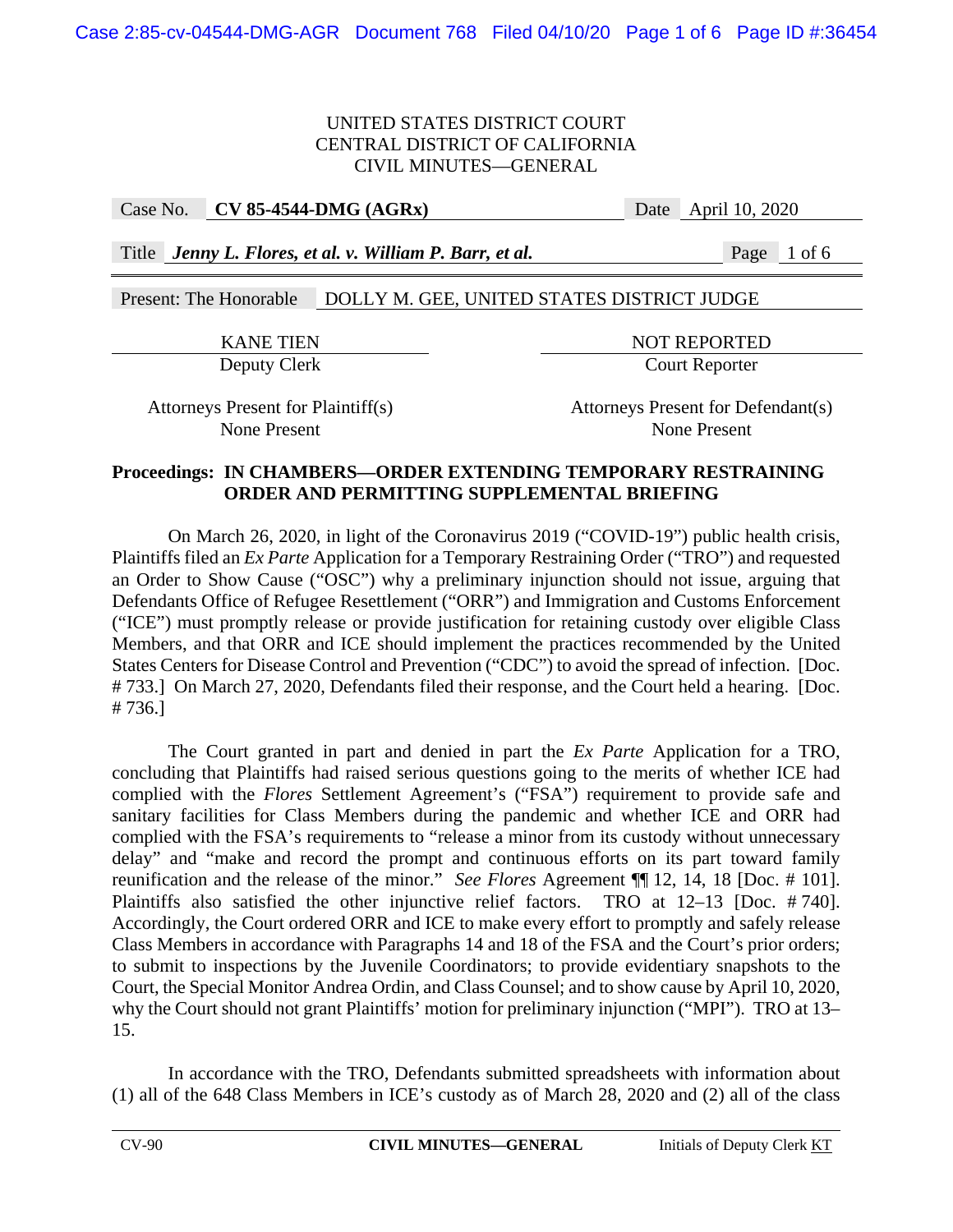| Title Jenny L. Flores, et al. v. William P. Barr, et al. | Page 2 of 6 |
|----------------------------------------------------------|-------------|

Case No. **CV 85-4544-DMG (AGRx)** Date April 10, 2020

members in the care of the 33 ORR facilities located in the states with the largest numbers of COVID-19 cases at that time. The ICE spreadsheet contains minimal detail about each minor's circumstances—for example, 272 of the minors are listed merely as "In custody—pending IJ hearing/decision" and 133 of the minors are listed as "In custody—pending USCIS response."<sup>1</sup> Sixty-six minors remain in custody because they are plaintiffs or potential plaintiffs in federal class actions. Of the 648 Class Members listed, their status is as follows:

18 – recently released 131 – in ICE custody for less than 20 days 108 – in ICE custody between 21 and 30 days 294 – in ICE custody between one month and three months 70 – in ICE custody for over six months  $27 - in ICE$  custody for over nine months.<sup>2</sup>

In accordance with the TRO, ICE submitted video tours of its three Family Residential Centers ("FRCs"). The ICE Juvenile Coordinator, Deane Dougherty, also submitted a report noting that of the files she reviewed, ICE had made individual determinations of each Class Members' parole eligibility and that she continued to monitor the management of COVID-19 containment policies at the FRCs.

The ORR spreadsheet includes, *inter alia*, detailed summaries of efforts to release the minors and reasons why the minors remained in custody, such as the lack of an available sponsor (mentioned in 73 minors' cases) or the inability of the sponsor to meet ORR's fingerprinting requirement due to pandemic-related closure of fingerprinting sites (mentioned in 51 minors' cases). Five selected ORR facilities submitted photos and/or videos of the facilities, and the ORR Juvenile Coordinator, Aurora Miranda-Maese, submitted a report indicating overall satisfaction with ORR's compliance with COVID-19 guidance in shelter care and pointing out areas of improvement which she had already communicated to the facilities.

From the data provided by Defendants and observations from attorneys working with Class Members, Plaintiffs identify several issues that may result in unnecessary delay of minors' release in violation of the FSA:

<sup>&</sup>lt;u>1</u> <sup>1</sup> The Court surmises from these entries and the history of this case that over half of the minors are still in ICE custody pending hearings or decisions by an Immigration Judge or U.S. Citizenship and Immigration Services relating to asylum applications.

<sup>&</sup>lt;sup>2</sup> These numbers are based on the Court's independent review of the ICE spreadsheet provided to the Court, the Monitor, and Class Counsel.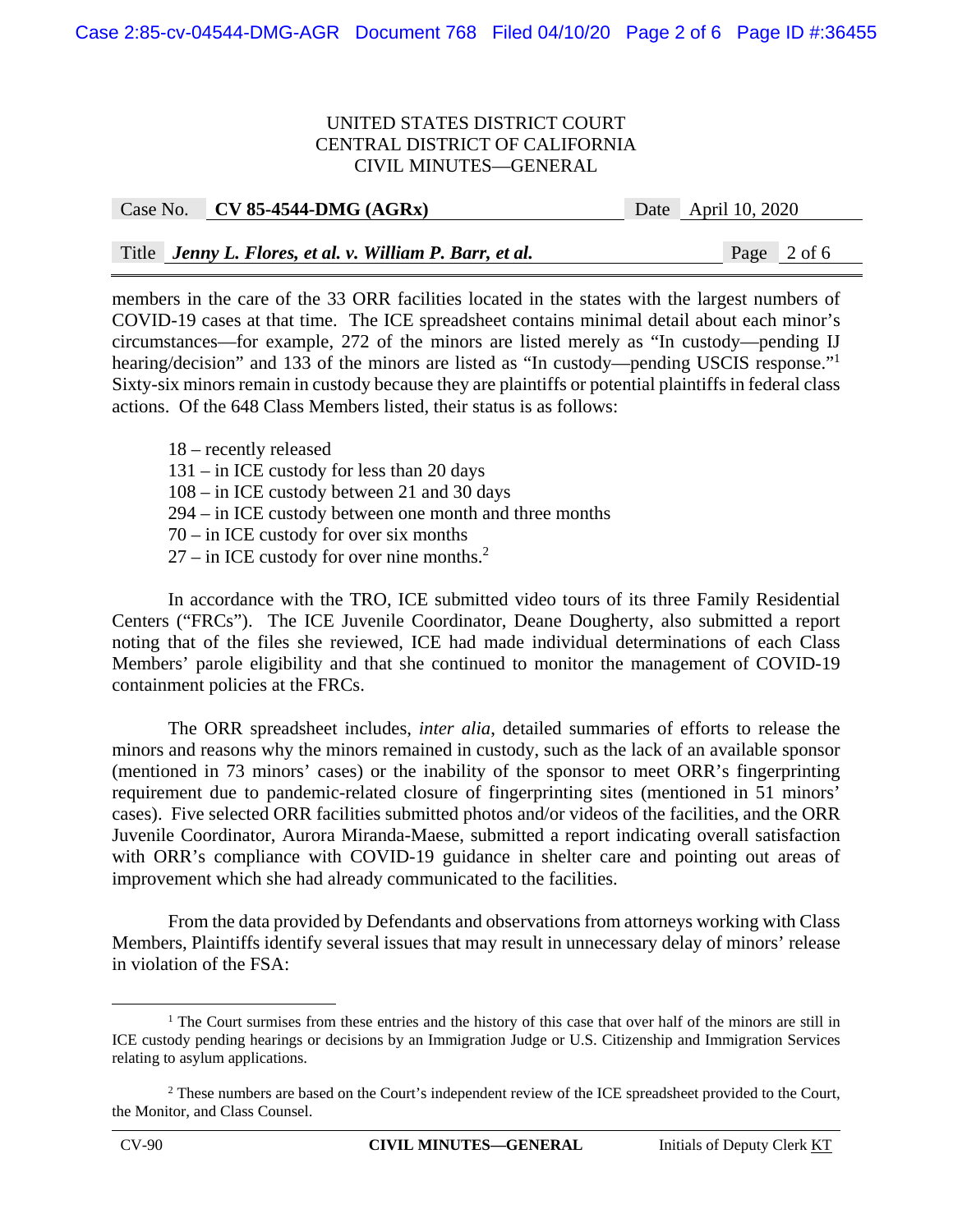| Case No. CV 85-4544-DMG $(AGRx)$                         | Date April 10, 2020 |
|----------------------------------------------------------|---------------------|
|                                                          |                     |
| Title Jenny L. Flores, et al. v. William P. Barr, et al. | Page 3 of 6         |

- 1. ICE's cursory and unsatisfactory efforts to "record the prompt and continuous efforts" to release minors in ICE custody, based on the lack of individualized parole eligibility data provided and insufficient explanation of why a minor must remain in custody for the pendency of an asylum application or federal lawsuit;
- 2. ORR's blanket ban of release of all minors placed in New York, California, or Washington, where COVID-19 has prompted stay-at-home orders;
- 3. ORR's policy of postponing release of all minors in a facility with a confirmed case of COVID-19, though minors could possibly be quarantined safely in a sponsor's home;
- 4. ORR's failure to adapt its fingerprinting requirements for certain vetted sponsors despite the unavailability of fingerprinting facilities during the pandemic;
- 5. ORR's failure to adapt its home studies requirement for certain vetted sponsors despite the indefinite pause on home studies during the pandemic; and
- 6. ORR's blanket ban on release of children with removal orders based on the Migrant Protection Protocols, or "Remain in Mexico" policy.

*See* Pls.' Reply [Doc. # 754]. Plaintiffs also argue that ICE has not sufficiently implemented protective measures against COVID-19 in its FRCs, submitting supplemental declarations from ICE detainees in support. *Id.* at 16–17; *see* Doc. # 761. Plaintiffs therefore request a preliminary injunction that—for the umpteenth time—orders ICE and ORR to abide by the FSA and to continue to require, as an interim measure, that the agencies provide summaries of efforts towards family reunification or release of minors to the Monitor and Class Counsel. *Id.* at 30–33.

Because ICE and ORR's recent data disclosure has brought to light new, more particularized issues not previously raised in Plaintiffs' TRO or Defendants' Opposition, Defendants request the opportunity to file a Second Supplemental Opposition. [Doc. # 762.] The Court agrees that permitting Defendants to respond would create a more complete record before it rules on Plaintiffs' request for preliminary injunction. Accordingly, Defendants' request is **GRANTED**. In their Second Supplemental Opposition, Defendants shall address Plaintiffs' supplemental declarations about conditions at the FRCs as well as the following questions:

1. As discussed above, ICE's uniform perfunctory explanations for non-release seem to imply that a blanket prohibition on release exists as to minors who are categorized as "pending IJ hearing/decision," "pending USCIS response," or are plaintiffs or class members in litigation. Do these explanations contravene this Court's June 27, 2017 Order [*see* Doc. # 363 at 20–27; 394 F. Supp. 3d 1041, 1063–1068 (C.D. Cal. 2017)]? What individualized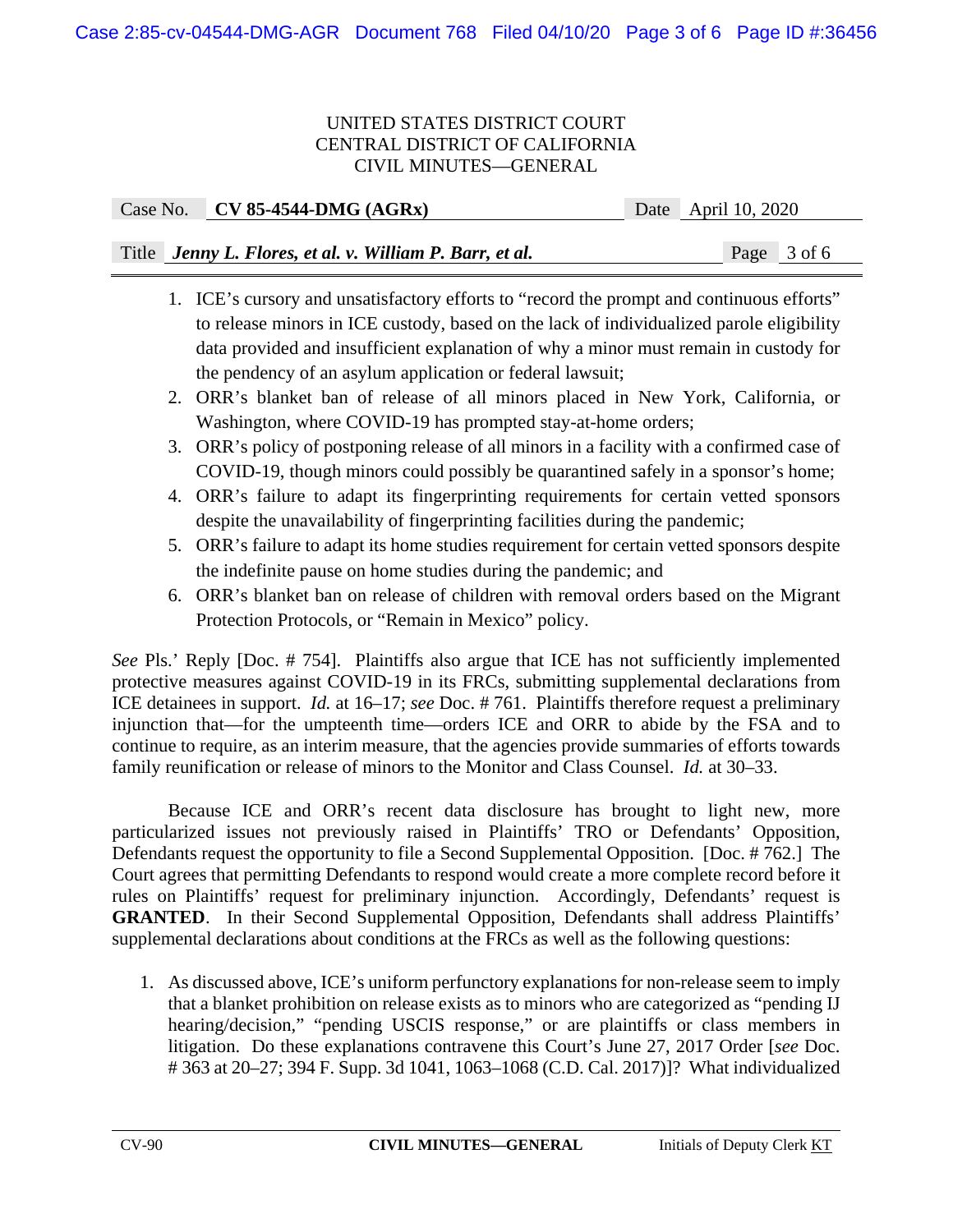Case No. **CV 85-4544-DMG (AGRx)** Date April 10, 2020

| Case IVO. C $V$ OS-TST-DIMO (AOIM)                       | $\mu_{\text{A}}$ |  |
|----------------------------------------------------------|------------------|--|
|                                                          |                  |  |
|                                                          |                  |  |
| Title Jenny L. Flores, et al. v. William P. Barr, et al. | Page $4$ of 6    |  |

parole determinations and continuous efforts to secure a minor's release does ICE undertake in these categories, especially in light of the COVID-19 pandemic?

- 2. Does ORR have a blanket ban on releasing children placed in states where there are "shelter in place" or "stay at home" orders? Now that 42 states have these "stay at home orders" in place, has that ban been extended to states other than New York, California, and Washington? How does ORR perform an individualized assessment of each minor's eligibility for release in states where "stay at home" orders are in place?
- 3. Does ORR maintain a policy of postponing release of all minors in a facility with a confirmed case of COVID-19? Does ORR consider releasing minors to be quarantined in a sponsor's home? If not, why not?
- 4. In light of the unavailability of fingerprinting facilities in many areas due to COVID-19, will ORR adjust its fingerprinting requirements for eligible vetted sponsors? For example, would ORR consider postponing or suspending its fingerprinting requirements like some state child services agencies have done due to the pandemic?
- 5. Why does the Migrant Protection Protocols affect a minor's eligibility to be released?

Because the Court grants Defendants the opportunity to provide further explanations before it makes a determination of whether there has been "unnecessary delay" in contravention of Paragraphs 14 and 18 of the *Flores* Agreement, there is a high probability that Plaintiffs will suffer irreparable harm if the Court's March 28, 2020 TRO is lifted. As discussed in the TRO, the medical consensus is that any form of congregate care puts a child in custody at higher risk of infection. *See* TRO at 6, 12. Any unnecessary delay in releasing a minor is, under normal circumstances, a violation of the FSA, but the current pandemic makes the Agreement's promise to protect and expeditiously release minors even more critical to their safety. The balance of equities therefore tips sharply in Plaintiffs' favor.

 The Court stresses that its TRO does not read a new requirement of "unexplained delay" into the FSA. In the context of Plaintiffs' motion, however, where they have pointed to evidence that certain of Defendants' policies have caused "unnecessary delay" in the release of eligible Class Members, Defendants must explain why these policies are not "unnecessary" or have not caused delay in order to meet their *evidentiary* burden of responding to Plaintiffs' motion and to facilitate the transfer of relevant information to the Court. An unsatisfactory explanation or an unexplained delay in a Class Member's release may be *evidence* of "unnecessary delay" in release.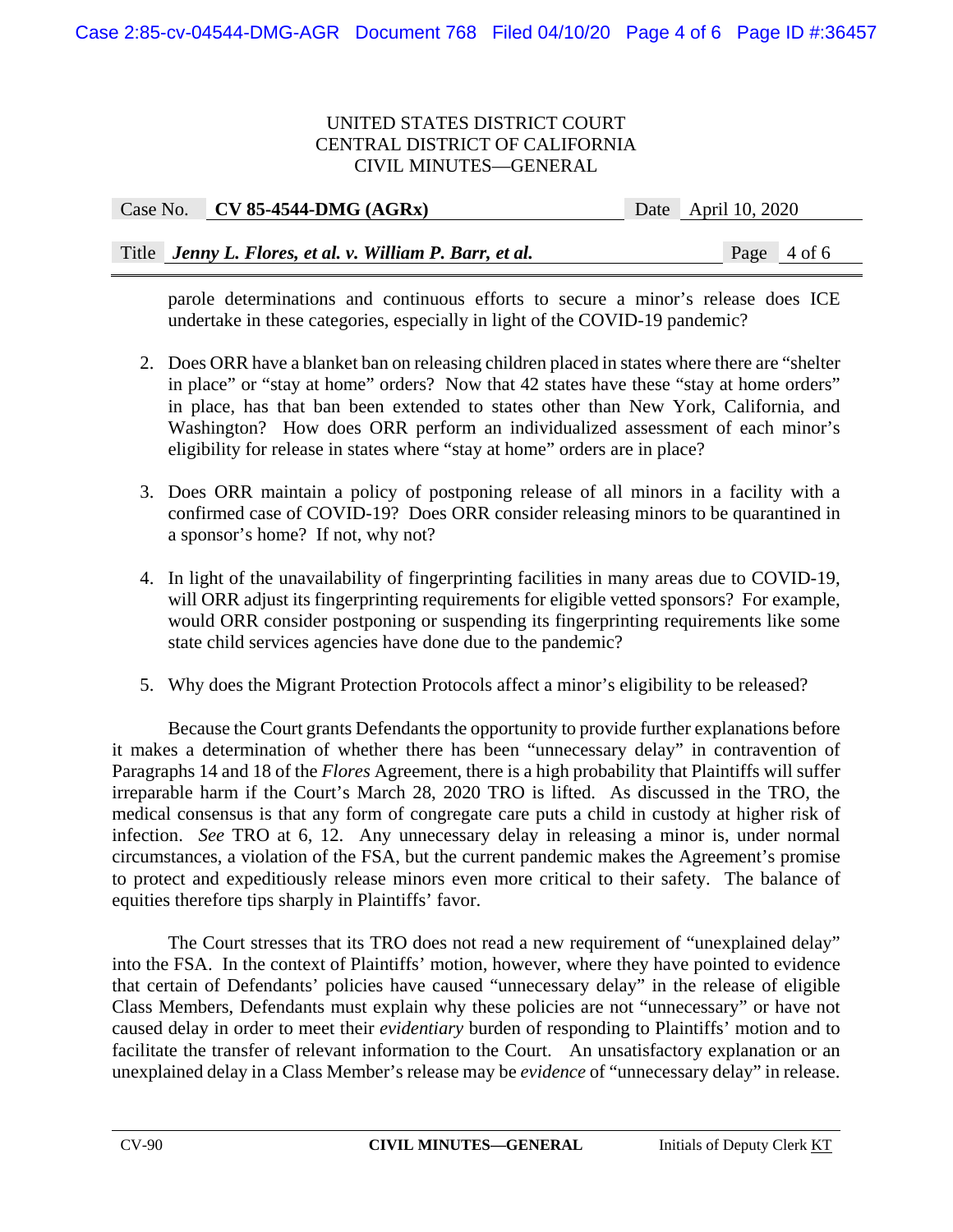| Case No. CV 85-4544-DMG $(AGRx)$                         | Date April 10, 2020 |
|----------------------------------------------------------|---------------------|
|                                                          |                     |
| Title Jenny L. Flores, et al. v. William P. Barr, et al. | Page 5 of 6         |

Of course, if Defendants wish to waive their right to respond to Plaintiffs' arguments and evidence, then they need not explain their delay.

 Pursuant to Federal Rule of Civil Procedure 65(b)(2), the Court therefore **EXTENDS**, for a period of 14 days, the following aspects of the March 28, 2020 TRO:

1. Defendants are **ORDERED TO SHOW CAUSE** by **April 24, 2020 at 10:00 a.m.**  why a preliminary injunction should not issue (1) requiring Defendants to make and record continuous efforts to release class members; (2) enjoining Defendants from keeping minors who have suitable custodians in congregate custody due to ORR's unexplained failure to promptly release these minors to suitable sponsors under the TVPRA; and (3) enjoining Defendants from keeping minors who have suitable custodians in congregate custody due to ICE's unexplained failure to release these minors within 20 days, especially given the emergent circumstances and the Court's prior orders requiring the same (*see, e.g.*, July 24, 2015 Order [Doc. # 177], June 27, 2017 Order [Doc. # 363], July 9, 2018 Order [Doc. # 455], July 30, 2018 Order [Doc. # 470]).

# 2. Pending the OSC hearing, **IT IS HEREBY FURTHER ORDERED** as follows:

- a. ORR and ICE shall make every effort to promptly and safely release Class Members in accordance with Paragraphs 14 and 18 of the FSA and the Court's prior orders (*see, e.g.*, July 24, 2015 Order [Doc. # 177], June 27, 2017 Order [Doc. # 363], July 9, 2018 Order [Doc. # 455], July 30, 2018 Order [Doc. # 470]).
- b. By **April 17, 2020**, Defendants may file a Second Supplemental Response to Plaintiffs' supplemental declarations about conditions at the FRCs and the questions enumerated above regarding whether certain of their policies have caused unnecessary delay in the release of Class Members in violation of Paragraphs 14 and 18 of the FSA. Plaintiffs may file their reply to Defendants' Second Supplemental Response by **April 22, 2020**.
- c. The Independent Monitor, Andrea Ordin, may in the exercise of her monitoring duties request such further information regarding Defendants' continuous efforts at release as she deems appropriate pursuant to her authority under Paragraph  $B(1)(c)(iii)$  of the October 5, 2018 Order appointing her. [Doc. # 494.]